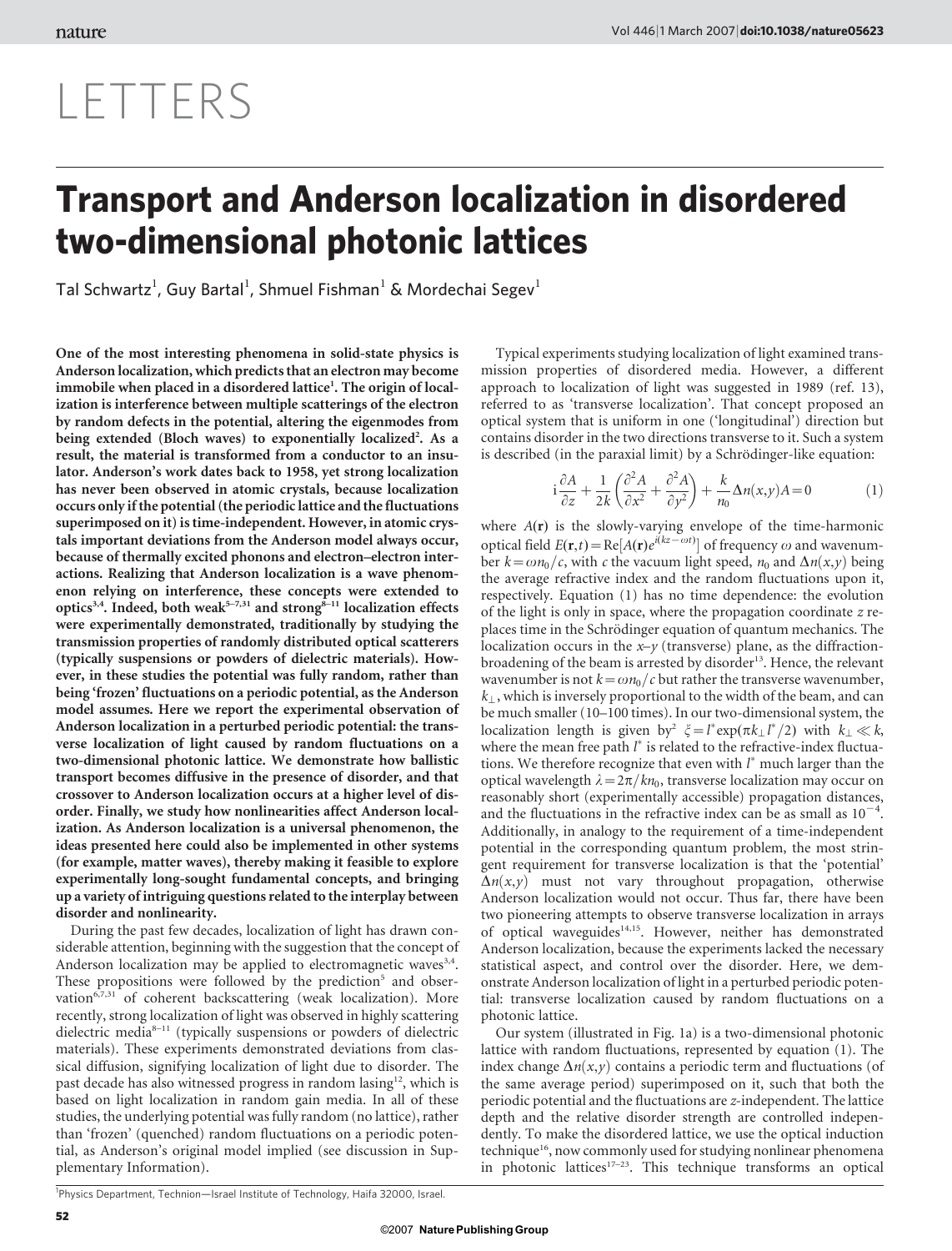interference pattern into a refractive-index change in a dielectric material (see Supplementary Information). Disorder is introduced by adding a speckled beam—created by passing a laser beam through a diffuser—to the interference pattern of the plane waves inducing the lattice. The disorder level is set by controlling the intensity of the speckled beam, and ranges continuously from a perfectly periodic lattice (without the speckled beam) to a strongly disordered lattice. We quantify the disorder strength by the ratio between the power of the speckled beam inducing the disorder, and the total power of the lattice-forming beams. As explained in Supplementary Information, we make the fluctuations in the lattice z-independent (propagationinvariant) by creating 'non-diffracting speckles' (a random superposition of diffraction-free Bessel beams).

After forming the disordered lattice, we launch a probe beam into it, and image the intensity distribution at the lattice output onto a CCD camera. Two representative output intensity patterns are displayed in Fig. 1. When the lattice is perfectly periodic (Fig. 1b), the probe beam undergoes 'ballistic transport', manifested by the symmetric hexagonal intensity pattern<sup>24</sup>. In the presence of 15% disorder (Fig. 1c), light tunnels randomly among lattice sites, producing a random intensity distribution at the lattice output after a distance L,  $I(x,y,L)$ . As we are dealing with a statistical problem in a finite system, it is most important to measure ensemble averages over many realizations of disorder—that is, to repeat the experiment many  $(\sim100)$  times under the same conditions (strength and statistics of disorder), each time with a different realization of the disorder. To do this, we vary the diffuser position, generating a new speckle pattern, which induces a new disordered lattice, with the same statistical properties as before (see Supplementary Information). The probe beam is launched into the new lattice (at the same location), and its output intensity is recorded. We test the propagation of the probe beam for 12 levels of disorder, and the statistical data for each disorder level is taken over 100 individual experiments.

Figure 2 presents the results of these statistical measurements. For each realization of disorder, the confinement of the beam at the output plane is quantified by the inverse participation ratio  $P \equiv$ ð  $I(x,y,L)^2 dx dy$ out plane is quantified<br>Tr  $I(x,y,L) \, dx \, dy$  $\begin{bmatrix} 1 & 2 \end{bmatrix}$ , which has units of inverse area, and an average effective width  $\omega_{\text{eff}} = \langle P \rangle^{-1/2}$ , where  $\langle \cdots \rangle$  stands for averaging over multiple realizations of disorder (of the same level). Figure 2a shows the average (over 100 realizations) effective width at the lattice output as a function of disorder level, revealing that the effective width of the output probe beam decreases monotonically as the level of disorder is increased. That is, transport



Figure 1 | Transverse localization scheme. a, A probe beam entering a disordered lattice, which is periodic in the two transverse dimensions  $(x$  and  $y$ ) but invariant in the propagation direction  $(z)$ . In the experiment described here, we use a triangular (hexagonal) photonic lattice with a periodicity of 11.2 µm and a refractive-index contrast of  $\sim$  5.3  $\times$  10<sup>-4</sup>. The lattice is induced optically, by transforming the interference pattern among three plane waves into a local change in the refractive index, inside a photorefractive SBN:60  $(Sr_{0.6}Ba_{0.4}Nb_2O_6)$  crystal. The input probe beam is of 514 nm wavelength and 10.5 µm full-width at half-maximum (FWHM), and it is always launched at the same location, while the disorder is varied in each realization of the multiple experiments. b, Experimentally observed diffraction pattern after  $L = 10$  mm propagation in the fully periodic hexagonal lattice. c, Typical experimentally observed intensity distribution after  $L = 10$  mm propagation in one particular realization of the 15% disorder in the lattice.

in the lattice is reduced by the presence of random fluctuations, even though these fluctuations are very weak  $(|\Delta n|/n_0 < 2 \times 10^{-4})$ . Figure 2b shows the corresponding average value of the inverse participation ratio,  $\langle P \rangle$ , as a function of the disorder level, along with its statistical standard deviation (marked by error bars). Figure 2b reveals that, when Anderson localization occurs, the relative fluctuations of the inverse participation ratio,  $\Delta P/\langle P \rangle$ , are very large—of the order of unity. This result agrees with the prediction<sup>25,26</sup> that the relative fluctuations in P are inversely proportional to the dimensionless diffusion coefficient ('conductance'). In our experiments, this coefficient is close to unity, so these large fluctuations are expected.

According to the scaling theory of localization, in two-dimensional systems Anderson localization always occurs, for any amount of disorder<sup>25</sup> (unlike three-dimensional systems, where localization occurs above some critical level of disorder). However, the localization length is exponentially large, posing a great challenge for the observation of two-dimensional localization. In the transverse localization scheme<sup>13</sup>, a narrow beam propagating through the medium first undergoes diffusive broadening, until its width becomes comparable to the localization length. Then, localization takes place, and the beam stays localized, acquiring exponentially decaying 'tails'. As the disorder level is increased, the initial distance of diffusive propagation decreases, and the beam evolves faster into the localized



Figure 2 <sup>|</sup> Experimental results for propagation in disordered lattices. a, Ensemble-averaged effective width measured experimentally at the lattice output, as a function of disorder level. The ensemble average is taken over 100 realizations of disorder. b, Average inverse participation ratio as function of disorder level. The ensemble average is taken over 100 realizations of disorder. The error bars are the statistical standard deviations of P. c–e, Experimentally measured intensity distributions at the lattice output, without disorder (c) and with 15% (d) and 45% (e) disorder. d and e are averaged over 100 realization of disorder. The white curves show the logarithm of the averaged intensity profile, taken along the horizontal line passing through the beam's peak. In d, fitting the curve to a gaussian profile of the form  $I \propto \exp(-2r^2/\sigma^2)$  yields the value  $\sigma = 92 \mu m$ . In e, the fitted curve corresponds to an intensity profile of the form  $I \propto \exp(-2|r|/\xi)$ , where  $|r|$  is the distance from the centre of the beam, and  $\xi = 64 \mu m$  is the localization length as determined by the exponential fit. In terms of FWHM, the width of the fitted profile of  $e$  is 44  $\mu$ m, compared to 108  $\mu$ m FWHM for the gaussian fit in the diffusive case of d, and it is also three times narrower than the diffraction pattern observed in the absence of disorder:  $120 \,\mathrm{\upmu m}$ (c). The transition from the gaussian curve of d to the exponentially decaying curve of e displays the crossover from diffusive transport (d) to Anderson localization (e).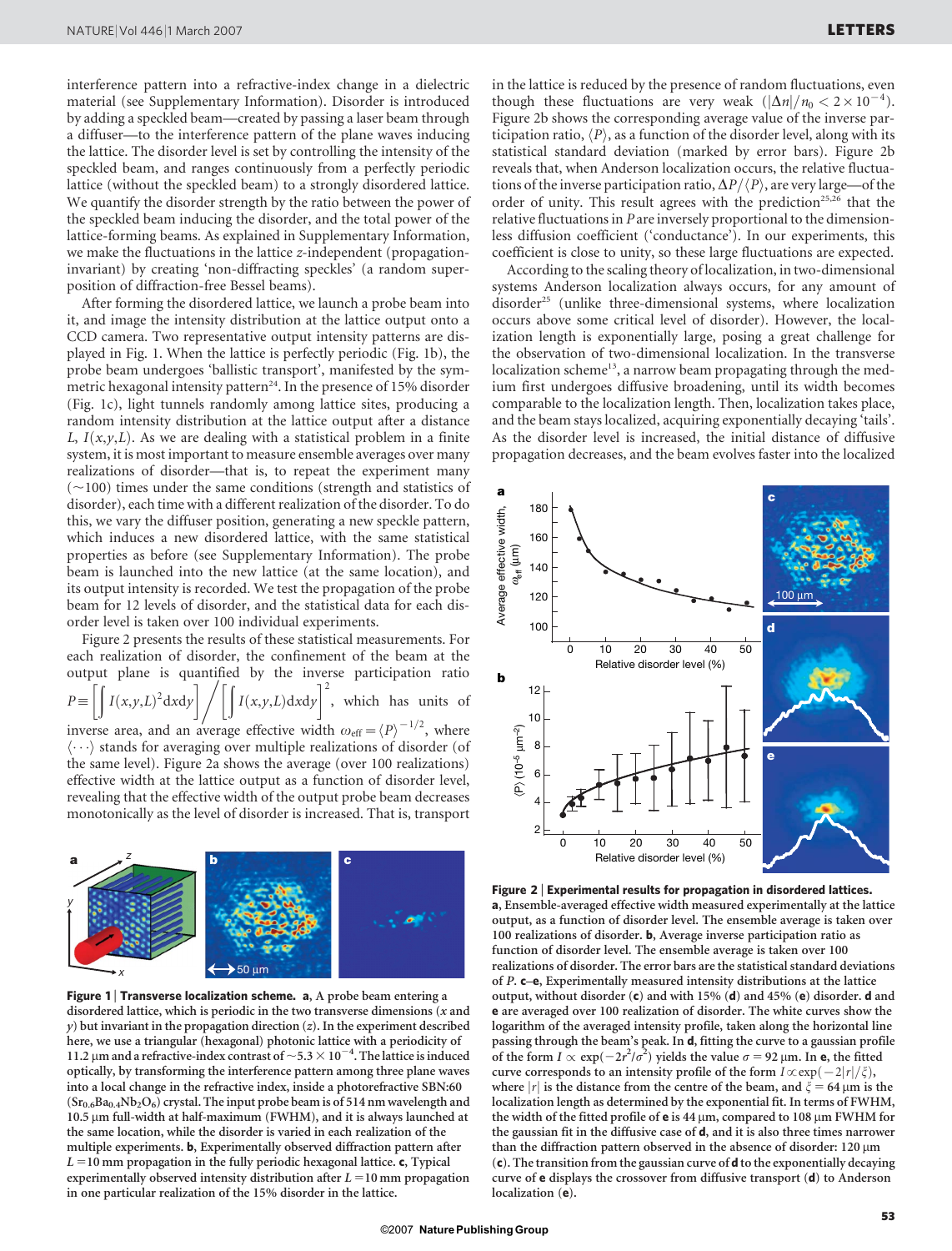state. Consequently, when examining the beam after a given propagation distance, the output beam should display a crossover, from diffusive transport to localization, as the disorder level is increased (to be distinguished from the localization transition, occurring in three-dimensional systems).

In order to reveal the transport properties of the disordered lattice, we average over the intensity distributions acquired at the lattice output, and examine the ensemble-average profile. Figure 2 shows  $\langle I(x,y,L) \rangle$  in the absence of disorder (Fig. 2c), with moderate disorder (15%, Fig. 2d) and with strong disorder (45%, Fig. 2e). Figure 2 reveals that the (ensemble-averaged) beam intensity structure narrows as the disorder level is increased. Examining the logarithm of the intensity cross-section in Fig. 2d, taken through the peak of the ensemble-averaged intensity, reveals a gaussian shape (the parabolic curve of the logarithm, white curve in Fig. 2d), indicating diffusive broadening. This means that, for the particular level of disorder in Fig. 2d, the localization length is rather large, hence the localization effect is not observed yet. However, when the disorder is stronger (Fig. 2e), the best fit of the logarithm of the ensemble-averaged intensity profile is a linear curve, implying a structure decaying exponentially from its centre. That is, the ensemble-average intensity profile displayed in Fig. 2e exhibits Anderson localization. The transition from Fig. 2d to Fig. 2e manifests the crossover from diffusive transport to localization as the disorder level is increased.

In order to corroborate our experimental results, we simulate the propagation of the probe beam under typical experimental parameters, repeating the process with 100 different random realizations of the disorder, at each disorder level. Figure 3a shows the averaged effective width as a function of propagation distance (on a doublelogarithmic scale), where each curve represents a different level of disorder, and the dashed lines designate a power-law  $(\omega_{\text{eff}} \propto z^v)$ relation, with  $v = 1$  and  $v = 1/2$ . For a perfectly periodic lattice, the curve approaches a constant slope with  $v = 1$ , meaning that the beam broadens linearly as it propagates in the lattice, signifying ballistic transport. When weak disorder (2.5%) is introduced, the behaviour is completely different: the curve approaches  $v = 1/2$ , indicating that the (mean) transport is now diffusive (over the range of the simulated propagation). With stronger disorder the beam first expands diffusively, but after a short propagation distance the exponent v decreases to a value in the range  $0 < v < 1/2$  (depending on the disorder



Figure 3 <sup>|</sup> Results of numerical simulations of linear propagation in disordered lattices. a, Averaged effective width,  $\omega_{\text{eff}}$ , versus propagation distance, in a log–log plot, for different levels of disorder (0–50%). The dashed lines correspond to ballistic ( $\omega_{\text{eff}} \propto z$ ) and diffusive ( $\omega_{\text{eff}} \propto z^{1/2}$ ) transport. b, c, Averaged intensity distributions at the lattice output (after propagation of  $L = 10$  mm), showing diffusive transport with a gaussian intensity profile with 2.5% disorder (b) and localization with an exponential decay of intensity at 30% disorder (c). The white curve shows the logarithm of the intensity profile, taken along the horizontal line passing through the beam's peak. The mean free path and the localization length evaluated from these simulations are approximately  $l^* \approx 5 \mu$ m and  $\zeta \approx 29 \mu$ m, respectively (see calculation details in Supplementary Information).

strength), and the broadening of the beam becomes slower. At disorder levels higher than 20%, v approaches zero, and the only change in the beam width is due to statistical fluctuations. At this stage the light is localized, and the further broadening of the beam is arrested by the disorder. This is again confirmed by calculating the logarithm of the intensity profile. As in the experimental results, in the localization regime (30% disorder, Fig. 3c), the average intensity pattern decays exponentially from the centre. In contrast to that, in the diffusive regime (2.5% disorder, Fig. 3b), the average beam has a gaussian-like profile. Following our experimental findings, corroborated by our numerical simulations, we conclude that we have indeed observed Anderson localization in disordered photonic lattices.

Finally, we study how nonlinearities affect Anderson localization. In solid-state physics, the interaction between electrons is usually considered to be an obstacle for observing Anderson localization. However, the interplay between disorder and nonlinearity may yield interesting new physical phenomena. This fundamental subject has been the subject of ongoing theoretical research<sup>27-29</sup>, yet thus far it is not fully understood, and experimental studies are scarce<sup>14,30</sup>. Our system offers a convenient platform for such experiments, as nonlinearity can be added in a controlled fashion.

Figure 4a, b presents numerical results for a probe beam propagating in the disordered lattice, with focusing and defocusing Kerr-type nonlinearity. The system is described by:

$$
i\frac{\partial A}{\partial z} + \frac{1}{2k} \left( \frac{\partial^2 A}{\partial x^2} + \frac{\partial^2 A}{\partial y^2} \right) + \frac{k}{n_0} \Delta n(x, y) + \sigma \frac{k}{n_0} n_2 |A|^2 A = 0 \quad (2)
$$



Figure 4 <sup>|</sup> Numerical (top row) and experimental (bottom row) results, showing the effects of nonlinearity on Anderson localization. a, Calculated effective width at the lattice output versus disorder level for linear and nonlinear propagation. b, Calculated intensity profiles (on a logarithmic scale) at the lattice output after linear and nonlinear propagation with 15% disorder. c, Experimentally measured effective width at the lattice output versus disorder level for linear propagation (upper blue curve) and under selffocusing conditions (lower black curve), for  $L = 10$  mm of propagation (the lines are guides to the eye). d, Experimental results for the ensemble-average intensity profile (on a logarithmic scale) with 15% disorder, and increasing strengths of a focusing-type nonlinearity ( $\alpha = 1$ , 2 and 3, black curves), compared to linear propagation (blue curve). The ensemble average is taken over 100 different realizations of the disordered lattice, and all data are taken after  $L = 10$  mm of propagation. The self-focusing nonlinearity enhances localization: the localization length decreases as the nonlinearity increases.